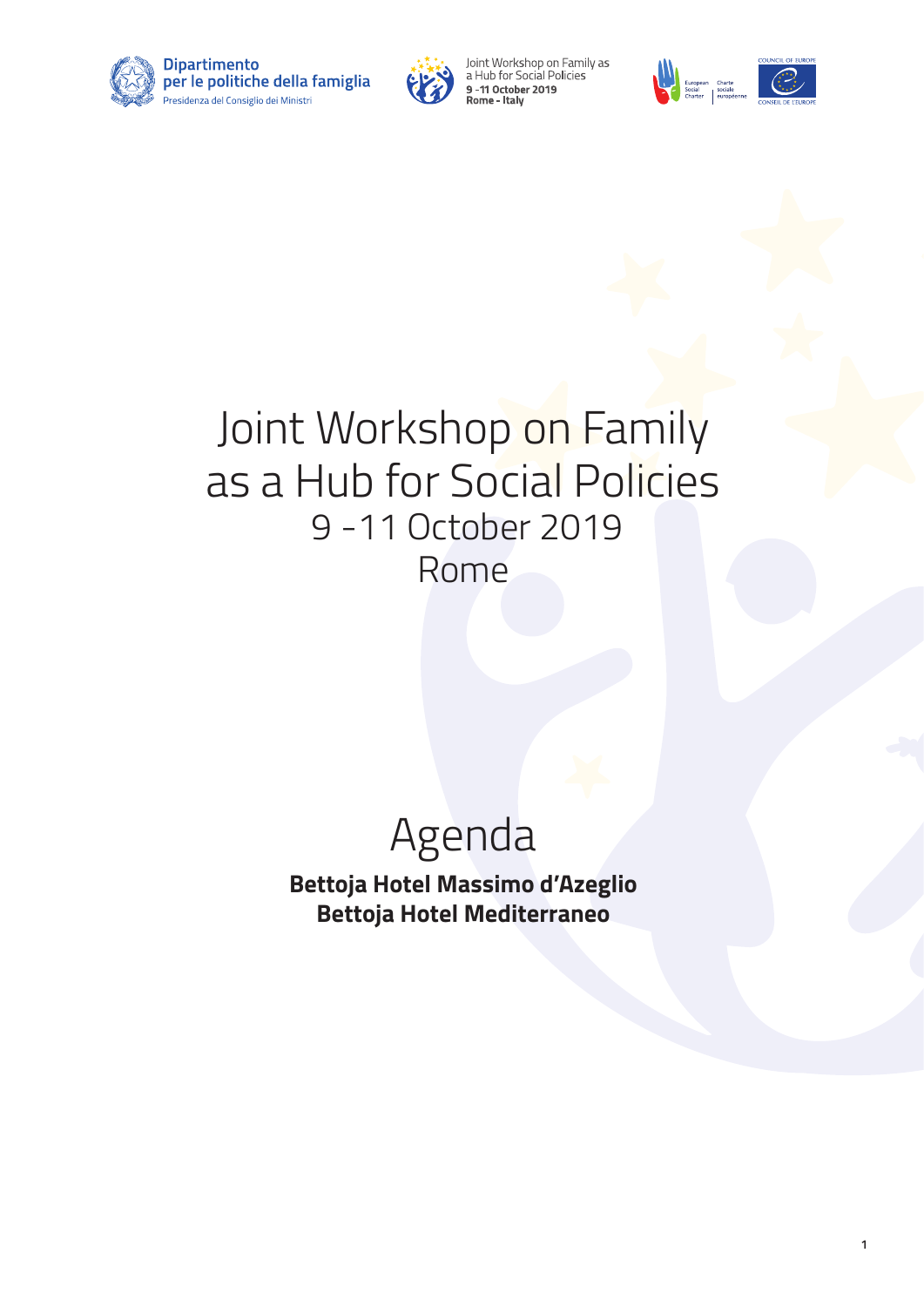







 The Department for Family Policies of the Italian Presidency of the Council of Ministers and the European Social Cohesion Platform of the Council of Europe (hereinafter-PECS) will hold a joint Workshop entitled "Family as a hub for social policies" and the PECS annual meeting on 9-11 October 2019, in Rome, Italy.

 The joint Workshop will be focused on the main social topics having an impact on both women and men, especially on working mothers and fathers and their children. It will last one and a half day and be divided into 4 working sessions respectively on:

1) work-life balance and company welfare;

2) Family measures to promote the increase in the birth-rate in Europe;

 3) support services for children witnessing violence and children orphaned by domestic crimes;

4) Eradication of child poverty.

 The main results of the workshop will be collected in an outcome document (Conclusions of the workshop).

 Within the framework of this joint Workshop and upon the invitation of the Italian Government, the PECS will convey its annual meeting on 10-11 October 2019, in Rome.

#### **Proposed topics for discussion (Joint Workshop)**

#### **1) Work-life balance and company welfare**

 The current global context presents an increasing number of challenges coming from the profound changes in demographics, household structures and employment patterns. Such changes present new opportunities and challenges for working women and men, mothers and fathers. With increasing numbers of women entering the labour market, traditional divisions of work and care responsibilities in the household are shifting. People remain in employment longer and this raises the question of how to balance work and life across an extended life course. Technological advancements can provide much-needed flexibility when juggling work and other responsibilities, as well as new tools for both women and men to enter and remain in the labour market through new flexible working arrangements that contribute to enhancing work-life balance in their lives. A better work–life balance is also an indicator of overall well-being and quality of life in that it enables people to live healthier and happier lives. It is therefore of utmost importance that public Administrations and especially private companies promote an organization of work based on the promotion of flexible working arrangements, also with the aim of increasingly involving fathers in the family life and providing both male and female workers with the opportunity to take care of dependant family members, as well as to inspire the necessary cultural change towards an occupational culture based on reconciliation between work and family life and on the inclusion of both women and men in all areas of society. Among the main forms of welfare provided by companies to their employees, flexible schedule (including seasonal schedule or short week), smart working, telecommuting, part time, and hour banks, as well as flexibility in the place of work and company's nursery schools, "time-saving" services (laundry, repairs and domestic cleaning services), and contributions or incentives for their various needs, both for themselves and their dependent family members are particularly worth mentioning.

 In this regard, it is particularly important that Governments closely collaborate with the private sector with a view to enhancing work-life balance and consequently improving the wellbeing of both women and men in our countries.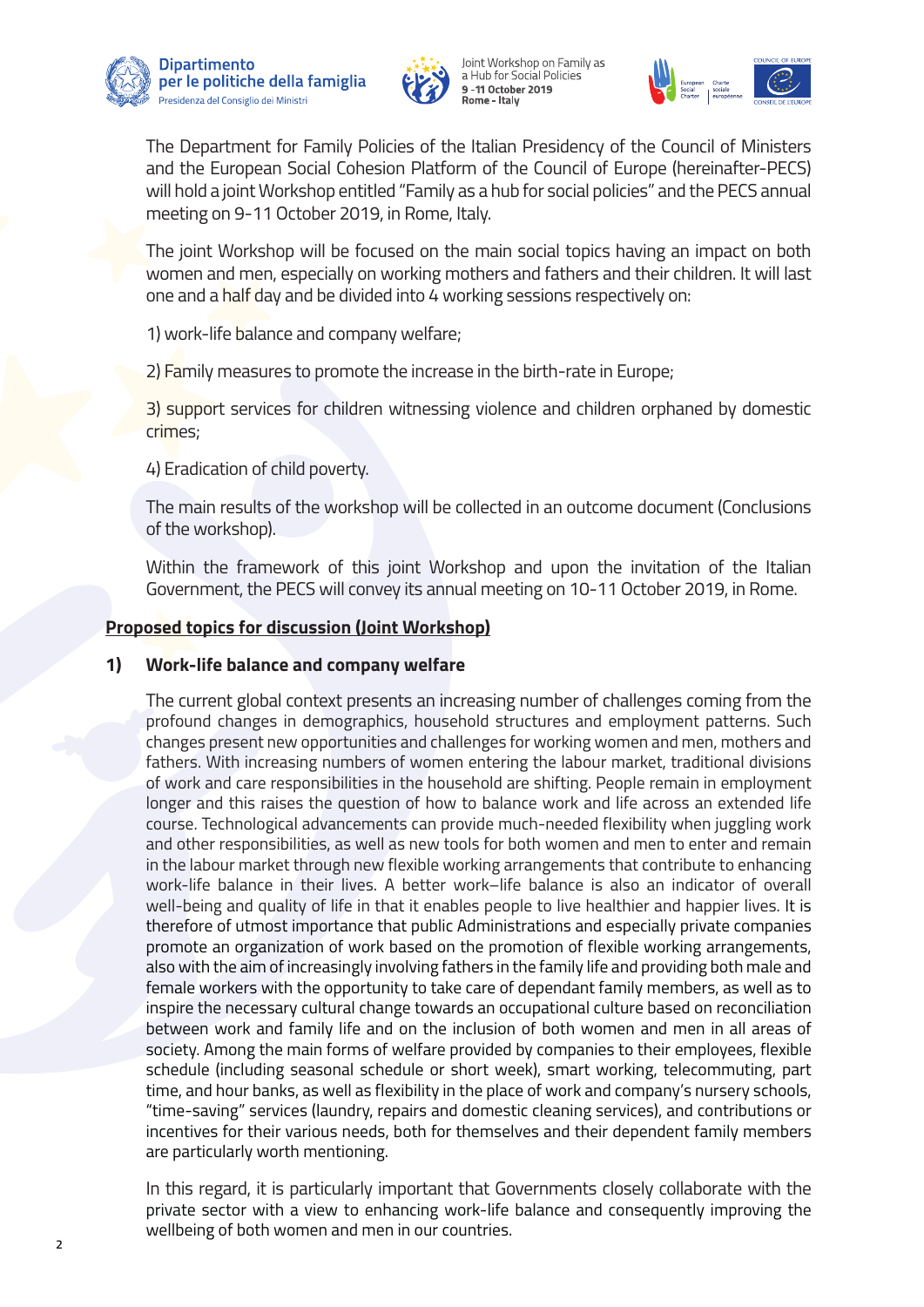



Joint Workshop on Family as<br>a Hub for Social Policies 9-11 October 2019 s<br>Rome - Italv



#### **2) Family measures to promote the increase in the birth-rate in Europe**

 The demographic composition of households in Europe is changing, albeit slowly. The two main trends are a decrease in the proportion of couples and an increase in single adults, as well as a decrease in households with children. According to Eurostat's European Union Labour Force Survey (EU-LFS), the proportion of households consisting of couples with children decreased between 2009 and 2017 from 21% to 20%, while couples without children increased by 0.5 percentage points to 25%. Furthermore, populations across Europe are ageing: the share of population aged 65 years or over increased by 2.4 percentage points over the period 2007– 2017 as a result of low birth rates and higher life expectancy. On the one hand, low birth rates may reduce the share of households with children and therefore the share of households with caring responsibilities for children, but, on the other hand, the growing share of elderly people may increase the demand for care. There are some policies, especially family policies, that Governments have in place or could introduce to revert this trend and help raising birth rates in our countries, including by supporting maternity and paternity. These include, for example, family allowances, public childcare facilities, parental leaves, and tax exemptions for dependent children.

#### **3) Support services for children witnessing violence and children orphaned by domestic crimes**

 Violence against women is a form of discrimination and a violation of fundamental human rights. Fighting all forms of violence against women has long been a priority for many Governments all over the world. Within this context, the proportion of children witnessing domestic violence and children orphaned by domestic crimes is becoming alarming. Domestic violence research indicates that even when children are not direct targets of violence in the home, they can be harmed by witnessing its occurrence. Most children who witness domestic violence or children orphaned by domestic crimes manifest some symptoms associated with Post Traumatic Stress Disorder. Furthermore, witnessing violence affects children's abilities to learn. They may have difficulty focusing and concentrating in school. It also affects children's behaviour, sometimes making it difficult to establish good peer relationships. If not properly assisted, these children may be more aggressive and fight more often.

 Furthermore, children growing up with violence are at greater risk to become violent themselves. It is therefore fundamental that Governments take all the necessary steps (including the adoption of specific legislation and the provision of appropriate services) to ensure that these children receive the necessary psychological, economic and care support and dedicated services for their recovery and full integration in all spheres of life. The Council of Europe Convention on Preventing and Combating Violence against Women and Domestic Violence (Istanbul Convention) sets out legally binding standards to offer protection and support services to assistance to children witnesses domestic and other forms of violence covered by the convention (Article 26). Furthermore, it places a legal obligation on state parties to ensure that visitation or custody rights granted after separation do not jeopardise the rights and safety of domestic violence victims and their children (Article 31). To ensure adequate protection of children, the convention makes it possible to include in criminal law sanctions the withdrawal of parental rights - if the best interests of the child cannot be guaranteed in any other way (Article 45).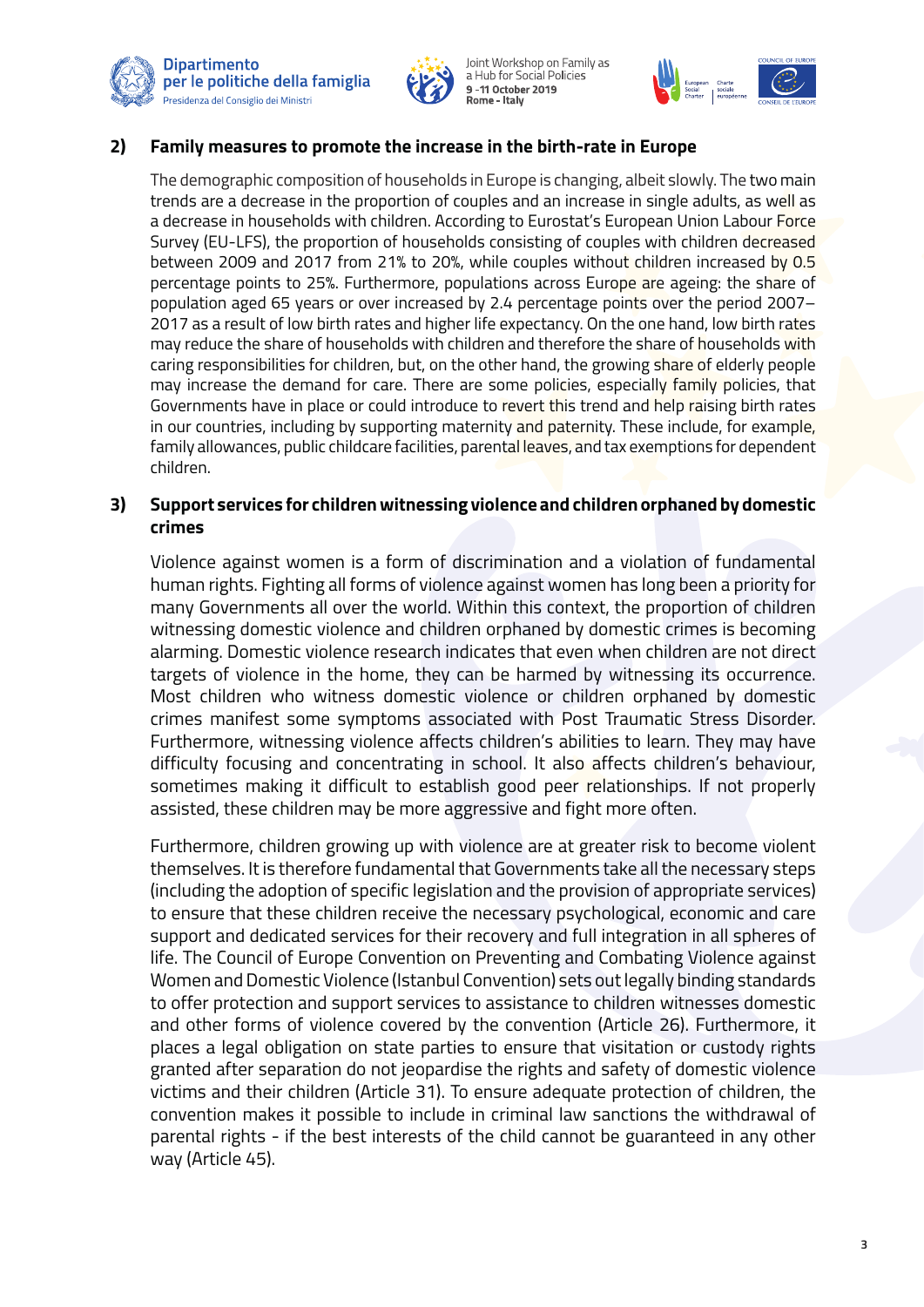



Joint Workshop on Family as<br>a Hub for Social Policies 9-11 October 2019



#### **4) Eradication of child poverty**

 Almost 25 million children under 18 are at risk of poverty or social exclusion in the EU. Poverty deprives children of educational opportunities, childcare, access to health care, adequate food and housing, family support and even protection from violence.<sup>1</sup> Most of these children leave in families/households experiencing poverty and social exclusion. Certain groups of children are at a higher risk of poverty and social exclusion. Poverty is a multidimensional phenomenon that affects children and their rights in different ways. It deprives them from equal opportunities, proper recreational and cultural activities effecting physical, intellectual and social development of children. Most often children leaving in poverty are not heard and their rights are disrespected and violated. Article 17 of the European Social Charter provides for the right of children and young persons to social, legal and economic protection. Moreover, Charter of Fundamental Rights of the EU and the Social Rights Pillar stipulate the right of the children to protection of their well-being.

#### **Objectives of the event**

The event will be mainly aimed at:

- 1. Promoting a constructive and comprehensive dialogue among different stakeholders (policy-makers and international organizations, companies, experts working in the field) on the four main topics briefly illustrated above;
- 2. Promoting the exchange of good practices among Governments, international organizations, NGOs and other stakeholders and exploring innovative initiatives for the improvement of the scenario in all four proposed fields;
- 3. Elaborating on innovative solutions for improving the wellbeing of European women and men within the context of the abovementioned topics.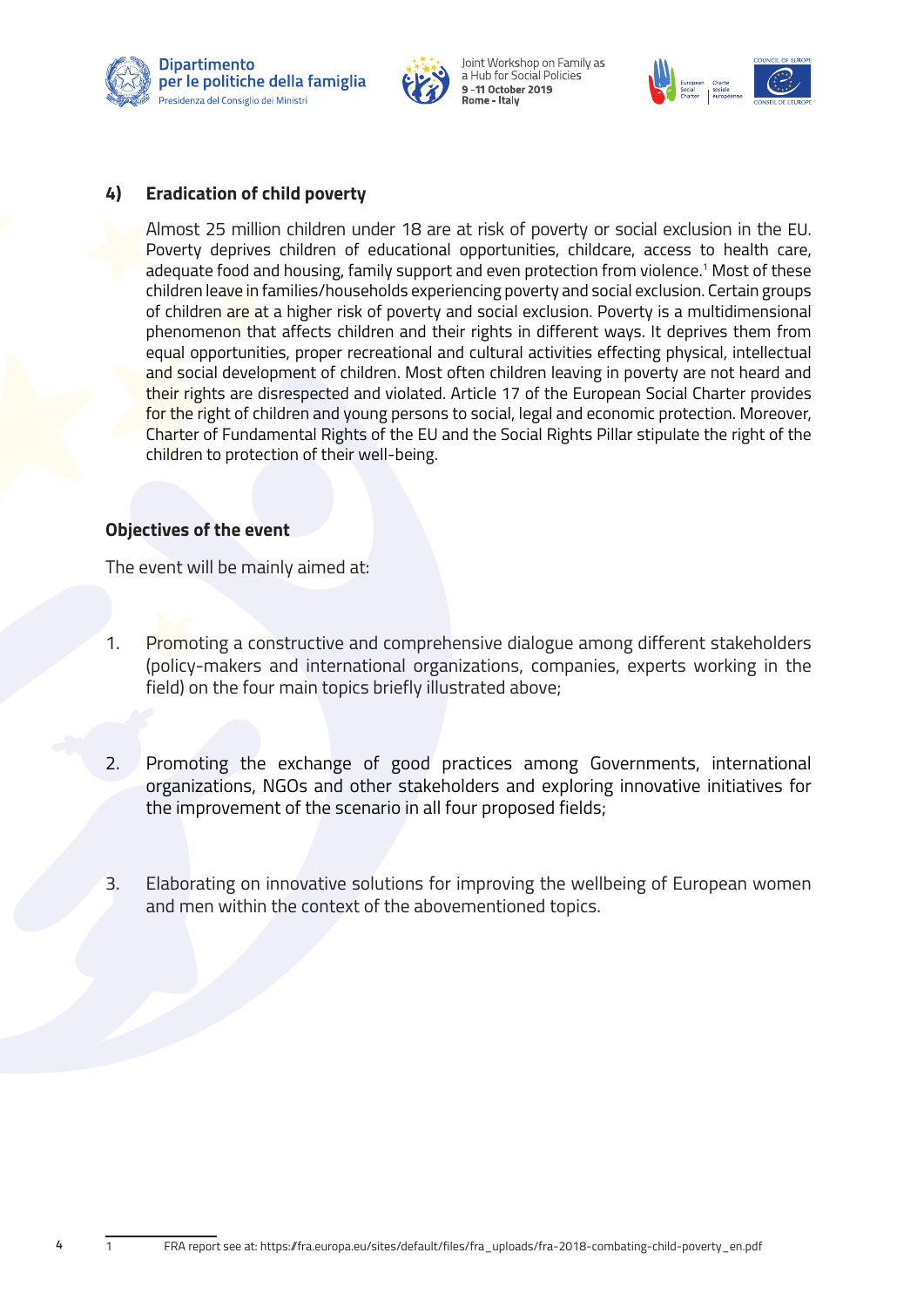







# **Agenda**

# **9 October 2019** Hotel Bettoja Massimo D'Azeglio

- 9.00 9.30 **Registration and Welcome coffee**
- 9.30 -10.45 **Opening remarks**

 **Ms. Elena Bonetti**, *Minister for Equal Opportunities and Family – Italy*  **Ms. Gabriella Battaini-Dragoni**, *Deputy Secretary General of the Council of Europe* **Ms. Zaruhi Batoyan**, *Minister of Labour and Social Affairs - Armenia*  **Mr. Linas Kukuraitis**, *Minister of Social Security and Labour – Lithuania*  **Mr. Michael Falzon**, *Minister for the Family, Children's Rights, and Social Solidarity Malta* 

## 10.45 - 11.45 **Session 1 - Work-life Balance and Company Welfare**

 Keynote speech: **Mr. Harald Fugger** *Federal Ministry of Labour, Social Affairs and Consumer Protection - Austria* 

#### **2 Reactions**

**Ms. Annalisa Reale**, *Lawyer and Expert on company welfare – Italy*

**Ms. Barbara Gerstenberger**, *Head of Unit, Working Life - Eurofound*

- 11.45 12.00 **Coffee break**
- 12.00 -13.15 **2 Reactions**

 **Ms. Vytautas Peciukonis**, *Research Officer, European Institute for Gender Equality - EIGE*

 **Mr. David Lafuente Durán,** *Senior Advisor, Cabinet of the Secretary of State for Equality - Spain*

#### **Q&A session**

 Moderator of the Session: **Mr. Michele Palma**, *PECS member, Director General of the Department for Family Policies – Italian Presidency of the Council of Ministers*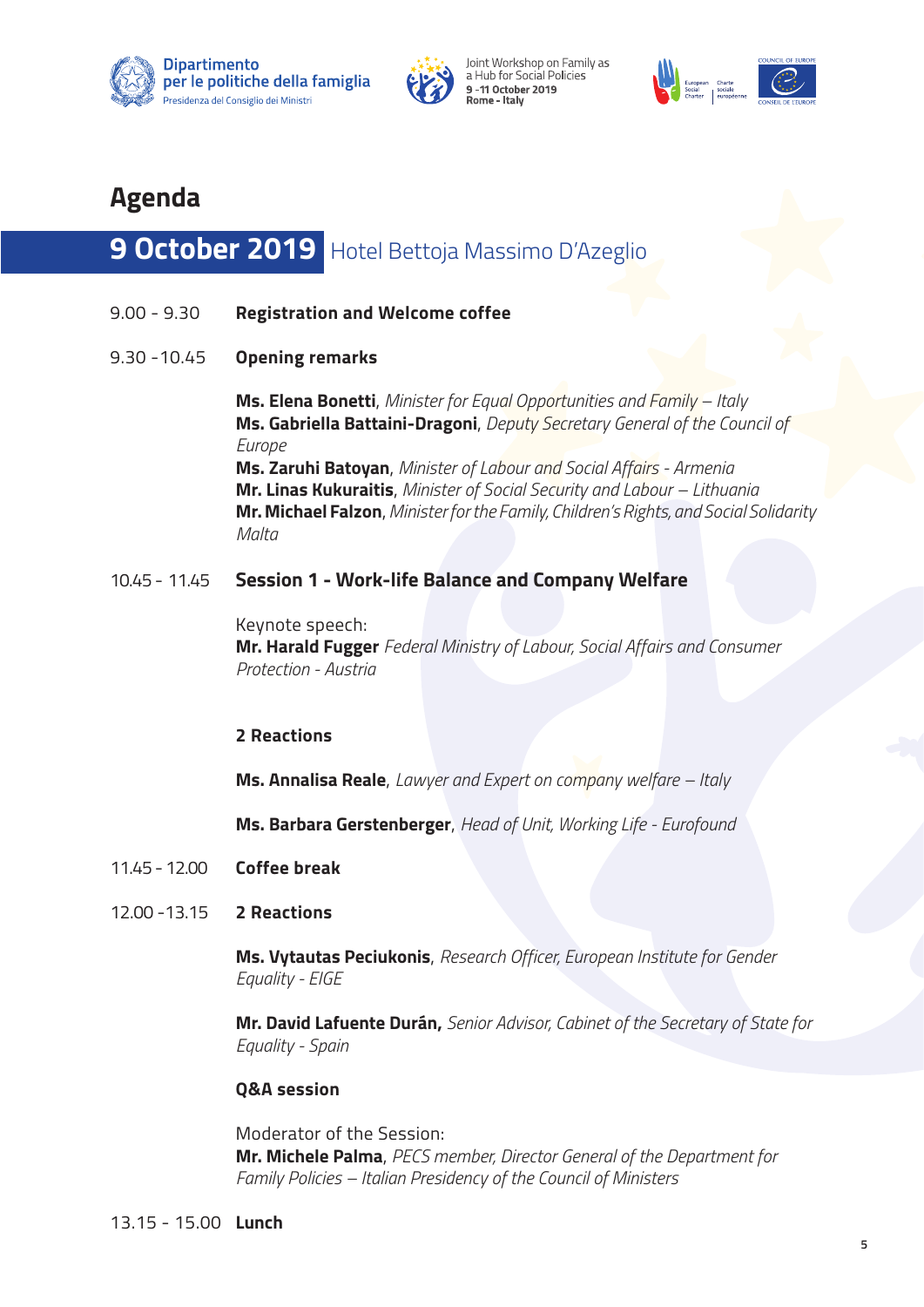







# 15.00 - 16.00 **Session 2 - Family Measures to Promote the Increase in the Birth Rate in Europe**

 Keynote speech: **Ms. Monika Queisser**, *Head of the Social Policy Division and Senior Counsellor, Directorate for Employment, Labour, and Social Affairs - OECD*

#### **2 Reactions**

**Mr. Gian Carlo Blangiardo**, *President of the National Statistics Institute - Italy* 

 **Mr. Peter Siemund**, *Ministry for Family Affairs, Senior Citizens, Women and Youth – Germany* 

#### 16.00 - 16.15 **Coffee break**

#### 16.15 - 17.30 **2 Reactions**

 **Ms. Jessica Löfvenholm and Ms. Pia Fagerström**, *Ministry of Health and Social Affairs – Sweden*

 **Dr. Almudena Moreno Mínguez**, *Department of Sociology and Social Work, Universidad de Valladolid - Spain*

#### **Q&A session**

 Moderator of the Session: **Mr. Arman Sargsyan**, *PECS member, Director of National Institute of Labour and Social Research, Ministry of Labour and Social Affairs - Armenia*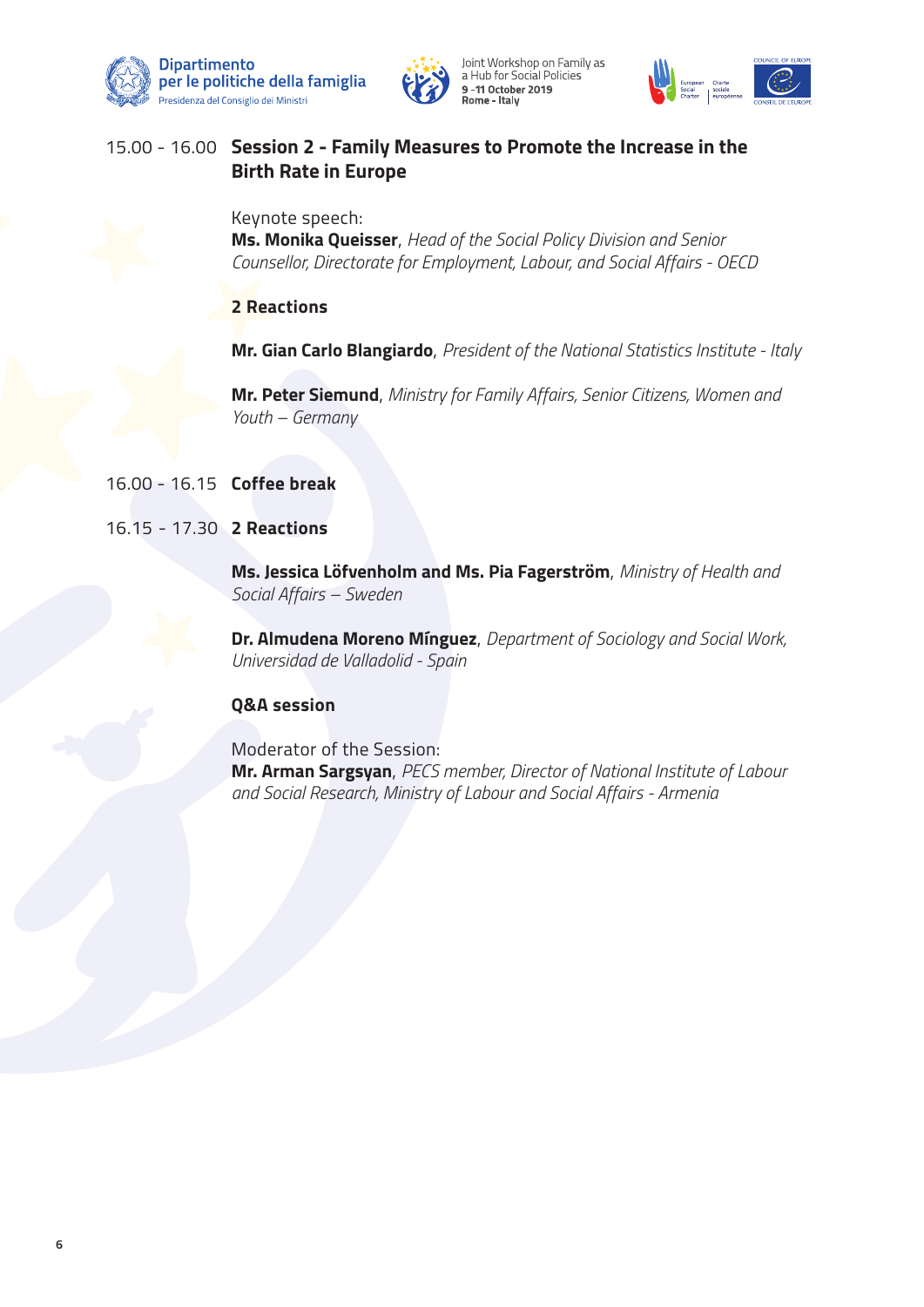





# **10 October 2019** Hotel Bettoja Massimo D'Azeglio

9.00 - 9.15 **Welcome coffee**

# 9.15 - 11.00 **Session 3 - Support Services for Children Witnessing Violence and Children Orphaned by Domestic Crimes**

 Keynote speech: **Ms. Flora Bolter**, *Expert in children's rights, violence against children - member of the Association française de science politique*

# **3 Reactions**

 **Dr. Clarissa Sammut Scerri**, *Head of Department for Family Studies, Faculty for Social Wellbeing, University of Malta*

**Ms. Elisa Ercoli**, *President of the "Differenza Donna ONLUS" Association - Italy*

**Ms. Simona Lanzoni**, *Vice-President of GREVIO* 

## **Q&A session**

 Moderator of the Session: **Mr. Joseph Gerada**, *Vice-Chair of the PECS, Advisor at the Ministry for the Family and Social Solidarity-Malta*

# 11.00 - 11.15 **Coffee break**

## 11.15 - 13.00 **Session 4 - Eradication of Child Poverty**

 Keynote speech: **Ms. Agata D'Addato**, *Senior Policy Coordinator – Policy, Practice and Research EuroChild* 

## **3 Reactions**

 **Mr. Grigorios Tsioukas**, *Seconded National Expert Research & Data Unit, European Union Agency for Fundamental Rights - FRA*

 **Mr. Alexis Rinckenbach**, *Head of Office for European and International Affairs, Ministry of Solidarity and Health – France*

 **Mr. Bruce Adamson**, *Children's and Young People's Commissioner Scotland, and member of the ENOC network*